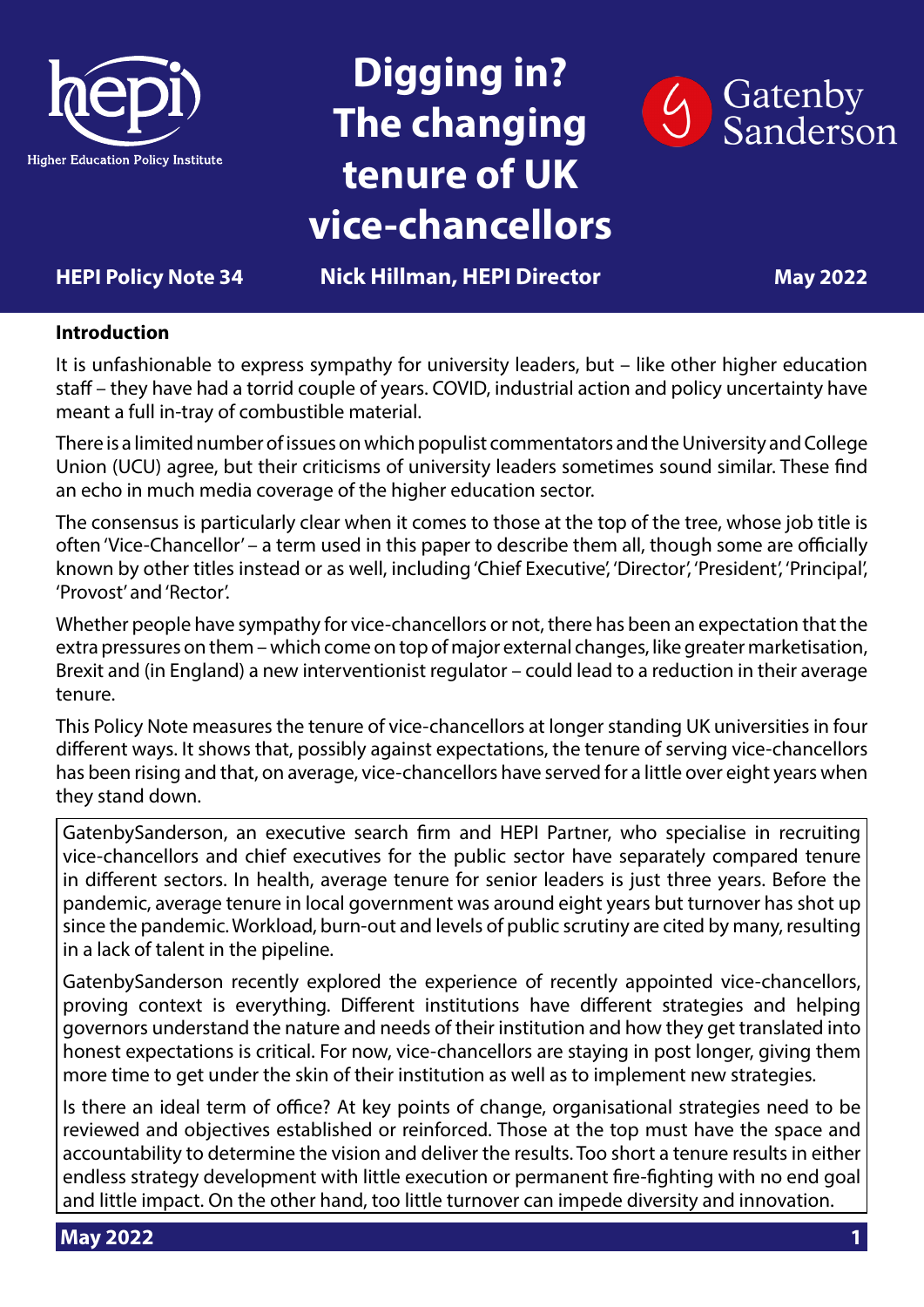#### **Measuring vice-chancellors' tenure**

Every few years, HEPI collects and analyses the data to see what has been happening to vicechancellor roles and, specifically, how long people are typically filling them for.

Measuring the changing tenure of vice-chancellors sounds easy. The counting is. But the numbers can only be processed once you have set the terms of the calculation and this calls for lots of assumptions.

In the results below, we make no claims to have got every such judgement right; we simply explain how we have done it. Different methodologies might produce different results and we encourage others to look at the issue from other perspectives.

- **1. Which institutions to include:** To measure changing tenure over time, to see whether it is rising or falling, you need a lengthy time series. Yet many UK universities have not been 'universities' for all that long in historical terms. So we have generally concentrated on the subset of institutions that have had university title for many decades. As a result, our numbers cannot claim to provide a complete picture for the higher education sector as a whole. For example, the methodology excludes John Cater even though he is currently the longest serving UK higher education leader. Despite leading his institution since 1993, he misses out because Edge Hill did not become a university until 2006.
- **2. Which institutions to exclude:** We have excluded Oxbridge because of their past practice of appointing revolving vice-chancellors with short terms, meaning inclusion would disrupt the results. (This is a good example perhaps of the general rule that Oxbridge is often a red herring in sector-wide questions.<sup>1</sup>) We also leave out the University of London for a comparable reason, although we do include some of its member institutions. In total, we consider 51 institutions (listed at the end).
- **3. What to do with 'retreads':** In politics, 'retreads' is the term applied to MPs who move from one constituency to another, such as Boris Johnson (Henley and Uxbridge & South Ruislip). We use it to refer to the many vice-chancellors who have led more than one institution.<sup>2</sup> Some current examples (with only their current institution named) are: Professor Dame Janet Beer (Liverpool); Sir David Bell (Sunderland); Professor Tim Blackman (the OU); Professor Rebecca Bunting (Bedfordshire); Professor Koen Lamberts (Sheffield); Professor Carl Lygo (Arden); Professor Craig Mahoney (Law); Professor Sir Anton Muscatelli (Glasgow); Professor Louise Richardson (Oxford); Professor Mark E. Smith (Southampton); and Professor Adam Tickell (Birmingham). Another example is Professor Hugh Brady, once President of University College Dublin, now the Vice-Chancellor of the University of Bristol and soon to become the President of Imperial College.<sup>3</sup> In our work, we do not add together more than one posting to equal one tenure. So, for example, we treat someone who has led two institutions in the same way as if two different people had led them.

As we do not generally know for certain how long any existing vice-chancellor will be in post for, we have to decide whether to include those currently in post or only those who have already ended their time in charge. To get around this issue, we have measured the tenure of vice-chancellors in four separate ways.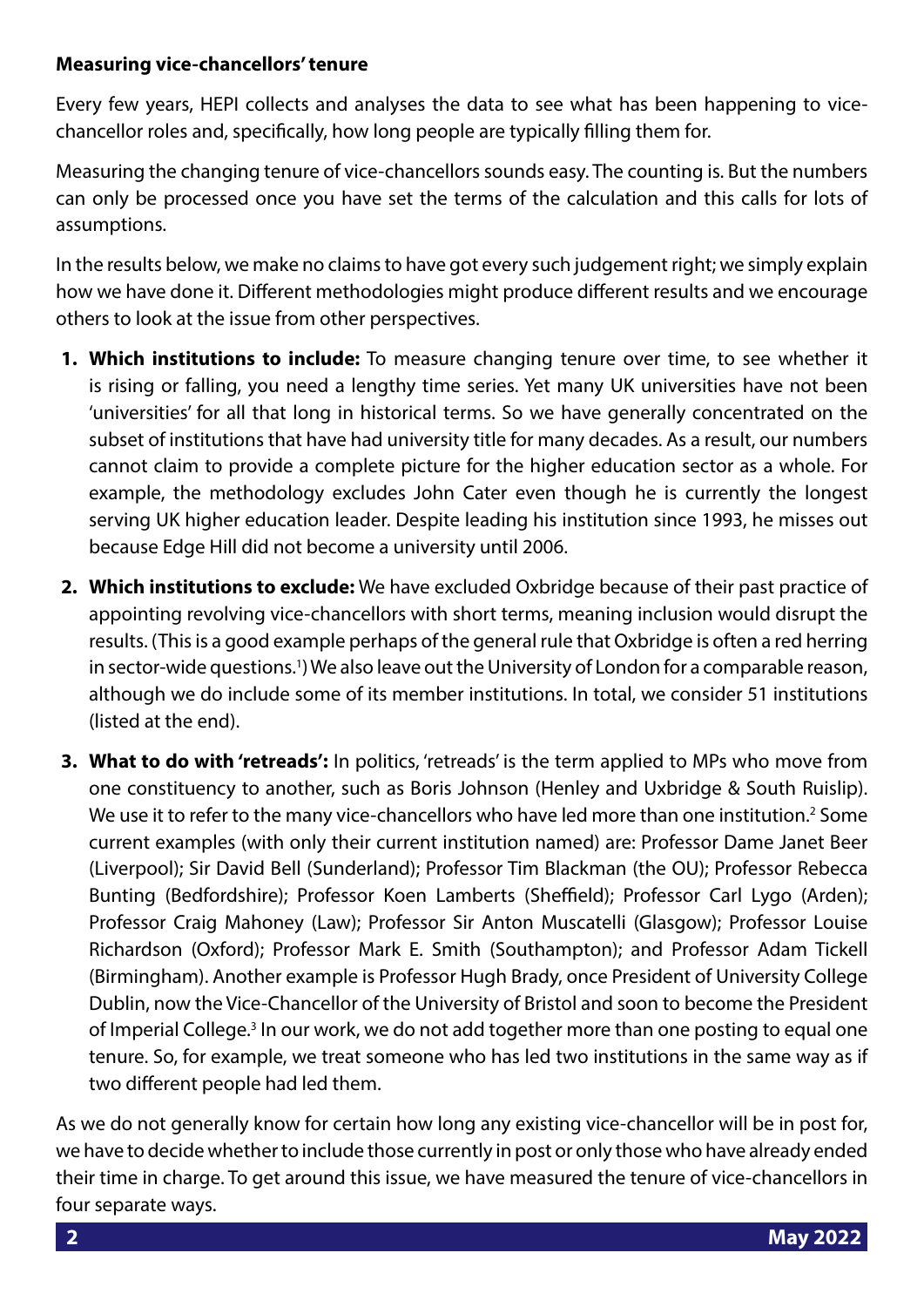#### **Results: current tenure**

First, we have calculated the average annual tenure of current vice-chancellors, shown in Chart 1. This method shows some marked fluctuations from year to year as only a small proportion of vicechancellors change each year and individual changes can make material differences to the annual average.

Nonetheless, despite such noise, some things are clear from the annual data, including:

- a general downward trend in tenure from the late 1970s onwards, with the average tenure halving from a high of 7.3 years in 1978 to a low of just 3.5 years in 2004; and
- some stabilisation afterwards, with for example the average tenure not falling below 4.3 years or rising above 5.0 years between 2012 and 2021.

*Chart 1: Average tenure of serving vice-chancellors in years (annual)*



Secondly, to make more sense of the underlying picture, we look at the rolling 10-year average tenure of current vice-chancellors. So, for example, the first point on Chart 2 is the rolling average for in-post vice-chancellors between 1967 and 1976, while the final point is the rolling average for in-post vice-chancellors at the same institutions from 2012 to 2021.

Judged this way, the clearest trend over the past half a century or so is a downward one, covering the majority of the period, but with somewhat of a recovery during the 2010s:

- between the late 1970s and the end of the 2000s, the average tenure of in-post vice-chancellors declined from 6.4 years to 4.1 years (a 36% drop);
- however, since marketisation received rocket boosters in England during the Coalition years (2010-15), tenure has increased significantly and it is now approaching 5 years (an increase of 15% from its lowest point around a decade beforehand) and is at the highest level since the start of the turn of the millennium.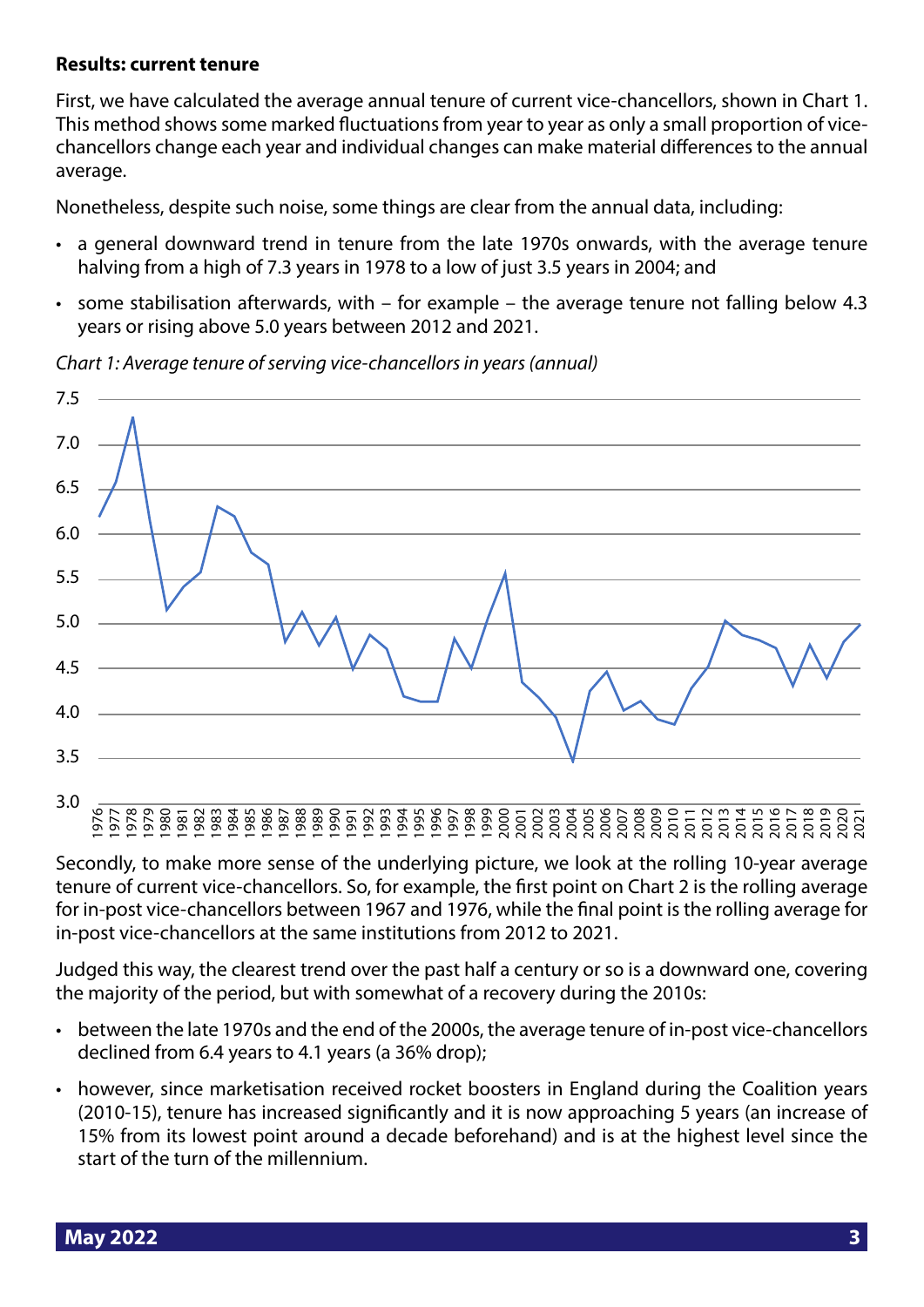

#### *Chart 2: Average tenure of serving vice-chancellors in years (10-year rolling average)*

One further piece of evidence suggesting tenure has been growing is that, back in 2010, just one vice-chancellor (2 per cent of our sample) had a current tenure of 10 or more years; in 2021, eight did (16 per cent).

#### **Results: departing vice-chancellors**

The third way that we have measured the tenure of vice-chancellors is to look at the average tenure of those who have given up their posts. This way of looking at the numbers produces big year-on-year changes: again, this is because only a small proportion of vice-chancellors give up their posts each year and each individual change has the potential to make a big difference to the annual average.

Judged this way, it looks like the level of short-term fluctuation has calmed down over the years: for example, in the single year between 1984 and 1985, average tenure fell from 13.8 years to 7.9 years, whereas in the most recent seven years, from 2014 to 2021, it has hovered within a range of just 7.3 to 9.5 years.



*Chart 3: Average tenure of departing vice-chancellors in years (annual)*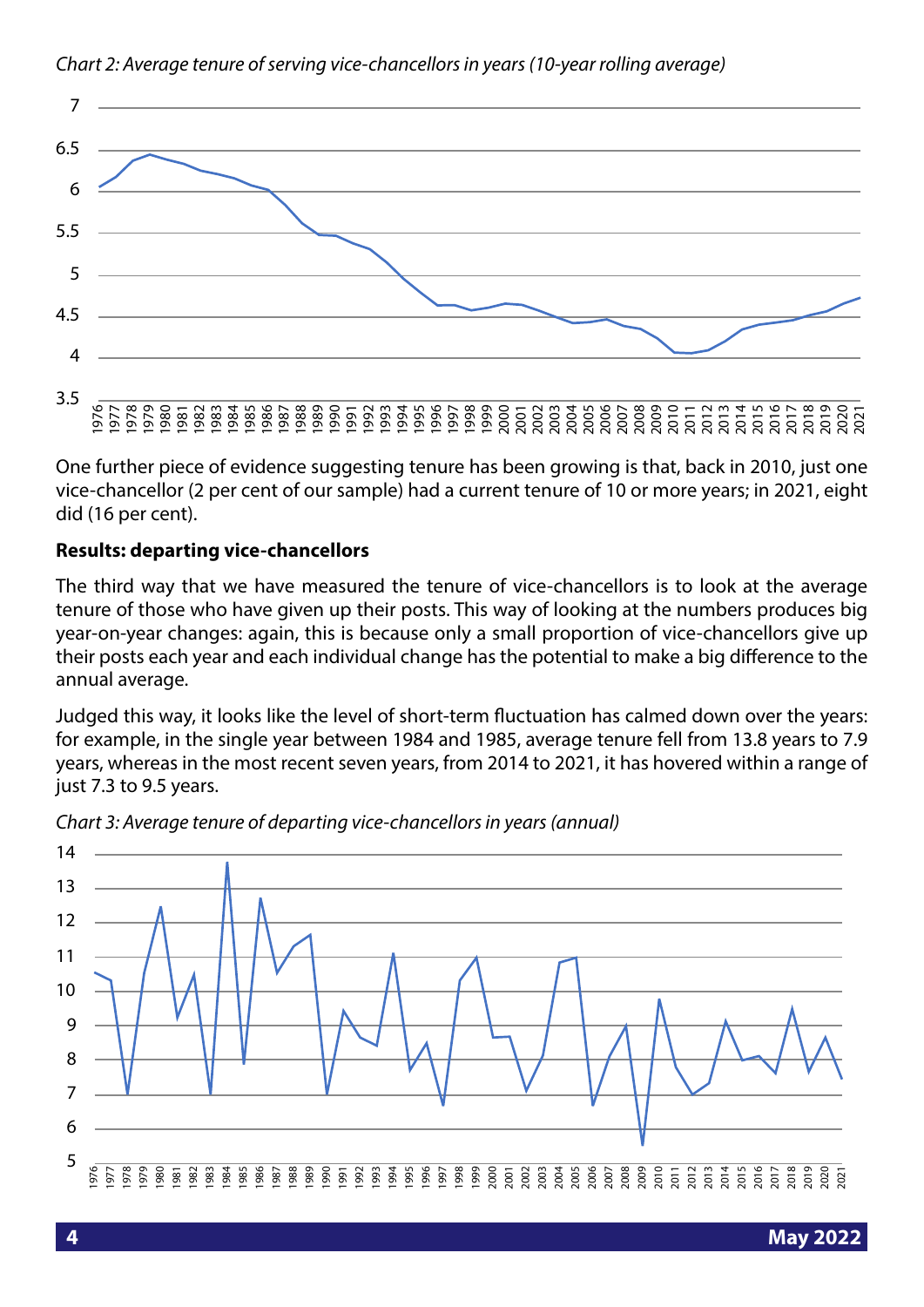Chart 3 also suggests there has been a slight but gradual downward trend over time. This is confirmed when we calculate the tenure of retiring vice-chancellors on a rolling 10-year basis.

Looked at from this perspective, the average tenure fell from 10.4 years in 1976 to 8.0 in 2009, since when it has been remarkably stable, never falling below 7.7 years or rising above 8.1 years.



*Chart 4: Average tenure of departing vice-chancellors in years (10-year rolling average)*

Given the data presented in the two charts in the previous section, which show an increase in tenure among serving vice-chancellors, we might expect the average tenure of departing vicechancellors to increase in coming years.

#### **A blip or a trend?**

The last time we calculated the data on vice-chancellors' tenure, which was pre-COVID, we said the increase in tenure that we identified 'may be a blip or it may be the start of a trend. It is too early to say.'4 Despite its limitations, the evidence presented here, especially in Chart 2, which suggests we are currently seeing the longest average tenure for a generation, makes it increasingly clear that it is a trend.

While we do not regard the data presented here as definitive, it is notable that – against expectations – vice-chancellors' tenure appears to be increasing rather than falling, despite the enormous pressures and (sometimes) personal abuse faced by those who fill this important role. However, on average, tenure remains shorter than in the more distant past.

It is hard to know what, if any, lessons to draw from this analysis. But it may indicate at the very least that university governing bodies have no less faith in today's generation of university leaders than in the fairly recent past, despite the extra demands of the job. Perhaps vice-chancellors are getting more things right than wrong.

It seems unlikely that tenure will go back up to the levels of the distant past, when the vicechancellor role was arguably less demanding and a small number of individuals stayed in post for decades. Bangor University had only two Principals between 1927 and 1984 and the first Vice-Chancellor of Essex (Professor Sir Albert Sloman) was in post from 1962 to 1987. In contrast, the longest serving current leader included in our fieldwork is – by some distance – David Latchman, who has been leading Birkbeck since 2003.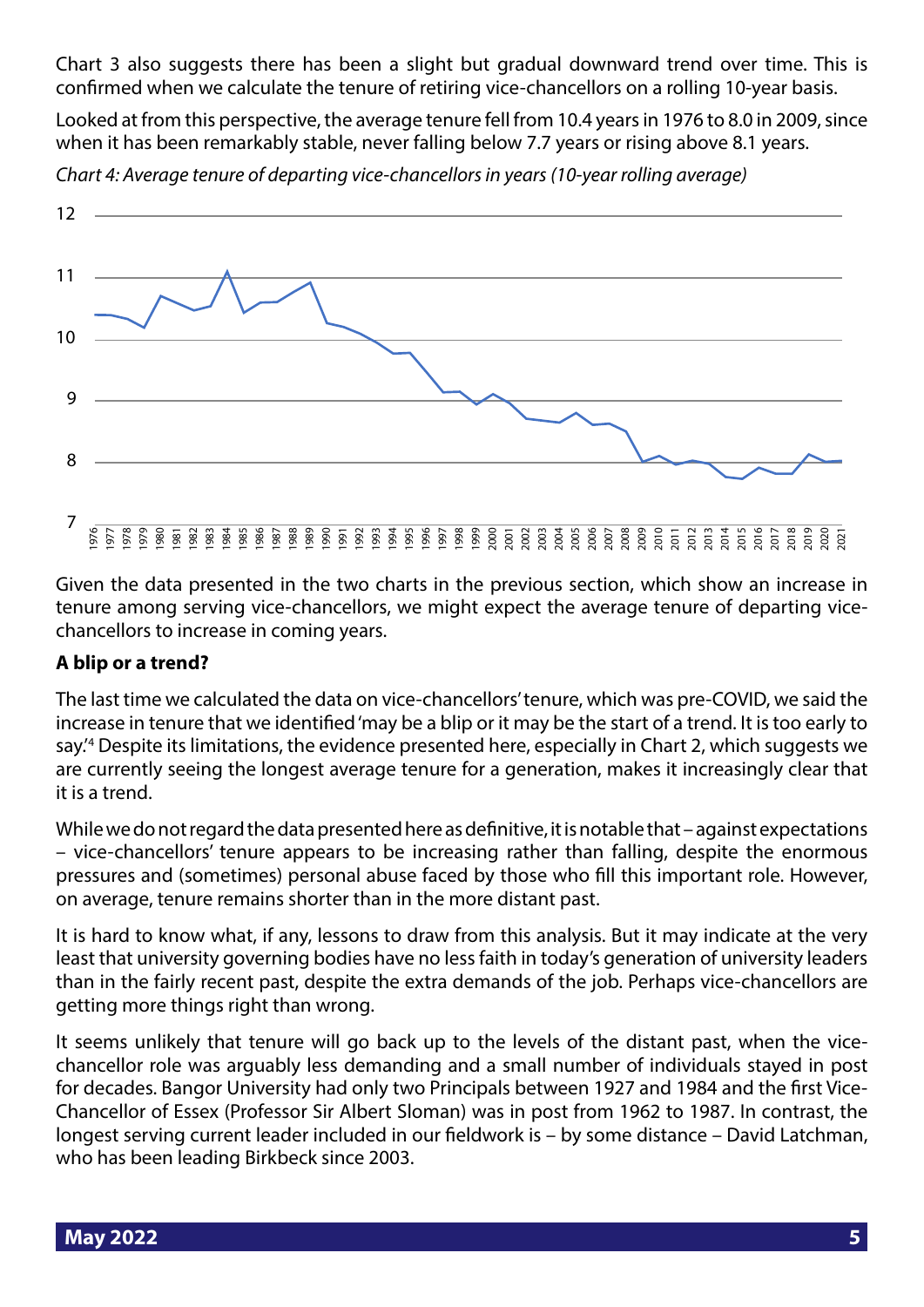### **The future**

It is worth noting that a number of vice-chancellors have recently announced their departure after many years of service, including: Professor Dame Janet Beer (Liverpool); Professor Iwan Davies (Bangor); Professor Pamela Gillies (Glasgow Caledonian); Professor Susan Lea (Hull); Professor Nick Petford (Northampton); Professor Louise Richardson (Oxford); Professor Stephen Toope (Cambridge); and Professor Andrew Wathey (Northumbria).

Who replaces these departing figures will, in due course, influence the future average tenure of vice-chancellors but could also affect other important things like the gender balance in university leadership. While around 57 per cent of students at UK universities are female, only around 30 per cent of institutions are currently led by women.<sup>5</sup> We are some distance away from smashing the glass ceiling in the UK higher education sector.<sup>6</sup>

Serving vice-chancellors are unrepresentative of their students and wider society in other ways too. For example, while 72 per cent of UK-domiciled students are White and 8 per cent are Black, 90 per cent of the most senior managers are White and just 1 per cent are Black.<sup>7</sup>

#### **Conclusion**

One possible explanation for the average increasing tenure of serving vice-chancellors is that, in challenging times, changes at the top may seem to governing bodies like an unnecessary risk. Moreover, many vice-chancellors may well have felt an obligation not to walk away from their institution in turbulent times. Even assuming such conjectures are correct, however, it is not inevitable that tenure will continue growing as the sector stares into the face of growing funding pressures, continuing industrial relations problems and fallout from the so-called 'culture war'.

If lengthy tenure is regarded as a sign of stable leadership, then it is worth noting the tenure of vice-chancellors compares well to other professions. The average tenure of a Premier League manager is two years and one month.<sup>8</sup> The average tenure of senior government ministers is also around two years.9

In fact, there has only been one top-level government minister with responsibility for education who has come anywhere near the eight-year tenure of the average retiring vice-chancellor: Sir John Eldon Gorst was Vice-President of the Committee of the Council on Education for just over seven years between 1895 and 1902.10

- England has had 12 different Secretaries of State for Education (though the post has sometimes had different names) since New Labour came to office in 1997.
- Scotland has had 10 incumbents in the comparable post since devolution in the late1990s and Wales has had eight, while Northern Ireland has had five (as well as periods of direct rule during which five London-based Ministers were in charge).
- Between 2010 and 2020, the post of Minister for Higher Education in England has changed hands eight times (though two people, Chris Skidmore and Jo Johnson, have held the post twice).

No university could have coped smoothly with so many leadership changes in such a small space of time. Indeed, any institution with so many changes at the top would surely be widely regarded as failing.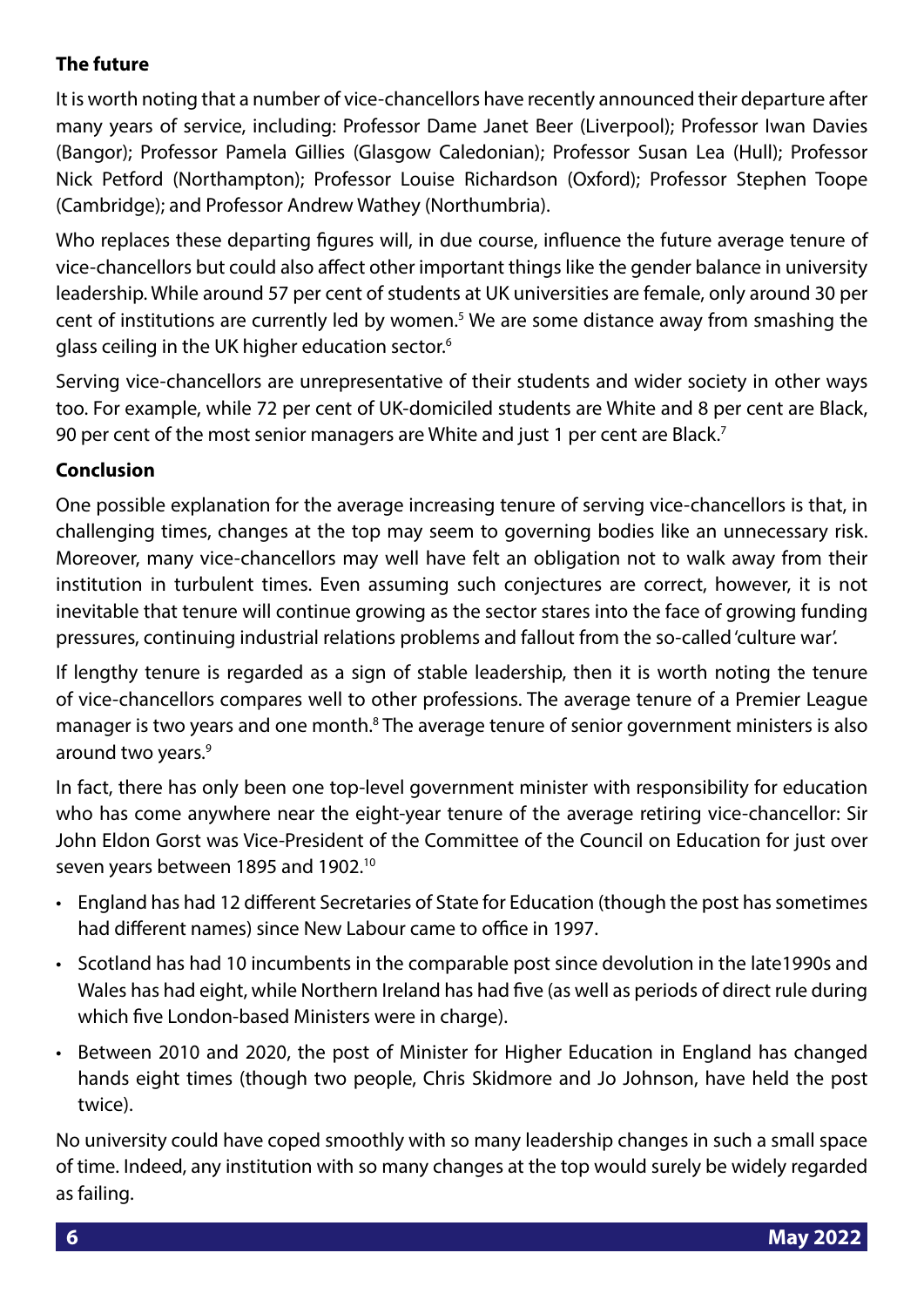#### **Annex: Institutions included in this research**

- 1. University of Birmingham
- 2. University of Bristol
- 3. Cardiff University
- 4. Durham University
- 5. University of Edinburgh
- 6. University of Exeter
- 7. University of Glasgow
- 8. Imperial College London
- 9. King's College London
- 10. University of Leeds
- 11. University of Liverpool
- 12. London School of Economics
- 13. University of Manchester
- 14. Newcastle University
- 15. University of Nottingham
- 16. Queen Mary University of London
- 17. Queen's University Belfast
- **Endnotes**
- 18. University of Sheffield
- 19. University of Southampton
- 20. University College London
- 21. University of Warwick
- 22. University of York
- 23. University of St Andrews
- 24. University of Aberdeen
- 25. St George's, University of London
- 26. Royal Holloway, University of London
- 27. SOAS University of London
- 28. Birkbeck, University of London
- 29. Royal Veterinary College
- 30. Aberystwyth University
- 31. Bangor University
- 32. Swansea University
- 33. University of Wales
- 34. University of Reading
- 35. University of Hull
- 36. University of Leicester
- 37. University of Sussex
- 38. Keele University
- 39. University of East Anglia
- 40. Lancaster University
- 41. University of Strathclyde
- 42. University of Kent
- 43. University of Essex
- 44. Loughborough University
- 45. Aston University
- 46. Brunel University London
- 47. University of Surrey
- 48. University of Bath
- 49. University of Bradford
- 50. City, University of London
- 51. Heriot-Watt University
- 1 [https://www.hepi.ac.uk/wp-content/uploads/2018/05/HEPI-How-different-is-Oxbridge\\_](https://www.hepi.ac.uk/wp-content/uploads/2018/05/HEPI-How-different-is-Oxbridge_Report-107-FINAL.pdf) [Report-107-FINAL.pdf](https://www.hepi.ac.uk/wp-content/uploads/2018/05/HEPI-How-different-is-Oxbridge_Report-107-FINAL.pdf)
- 2 <https://www.parliament.uk/site-information/glossary/retreads/>
- 3 For further information on serial vice-chancellors, see Mike Ratcliffe's blog at [https://](https://moremeansbetter.wordpress.com/2016/12/01/serial-vice-chancellors/) [moremeansbetter.wordpress.com/2016/12/01/serial-vice-chancellors/.](https://moremeansbetter.wordpress.com/2016/12/01/serial-vice-chancellors/)
- 4 [https://www.hepi.ac.uk/2019/06/06/brave-leadership-in-think-tanks-politics-and-universities](https://www.hepi.ac.uk/2019/06/06/brave-leadership-in-think-tanks-politics-and-universities-and-some-new-data-on-vice-chancellors-tenure%EF%BB%BF/)[and-some-new-data-on-vice-chancellors-tenure%EF%BB%BF/](https://www.hepi.ac.uk/2019/06/06/brave-leadership-in-think-tanks-politics-and-universities-and-some-new-data-on-vice-chancellors-tenure%EF%BB%BF/)
- 5 <https://www.hesa.ac.uk/data-and-analysis/students/whos-in-he>; [https://en.wikipedia.org/](https://en.wikipedia.org/wiki/List_of_chancellors_and_vice-chancellors_of_British_universities) wiki/List of chancellors and vice-chancellors of British universities
- 6 [https://www.hepi.ac.uk/wp-content/uploads/2020/11/Mind-the-Graduate-Gender-Pay-Gap\\_](https://www.hepi.ac.uk/wp-content/uploads/2020/11/Mind-the-Graduate-Gender-Pay-Gap_HEPI-Report-135_FINAL.pdf) [HEPI-Report-135\\_FINAL.pdf](https://www.hepi.ac.uk/wp-content/uploads/2020/11/Mind-the-Graduate-Gender-Pay-Gap_HEPI-Report-135_FINAL.pdf)
- 7 <https://www.hesa.ac.uk/data-and-analysis/students/whos-in-he>; [https://www.hesa.ac.uk/](https://www.hesa.ac.uk/data-and-analysis/staff/working-in-he/characteristics) [data-and-analysis/staff/working-in-he/characteristics](https://www.hesa.ac.uk/data-and-analysis/staff/working-in-he/characteristics)
- 8 [https://www.forbes.com/sites/steveprice/2022/03/22/premier-league-managers-are-lasting](https://www.forbes.com/sites/steveprice/2022/03/22/premier-league-managers-are-lasting-longer-in-the-job-than-european-counterparts/?sh=24f498902acb)[longer-in-the-job-than-european-counterparts/?sh=24f498902acb](https://www.forbes.com/sites/steveprice/2022/03/22/premier-league-managers-are-lasting-longer-in-the-job-than-european-counterparts/?sh=24f498902acb)
- 9 [https://www.instituteforgovernment.org.uk/sites/default/files/publications/government](https://www.instituteforgovernment.org.uk/sites/default/files/publications/government-reshuffles.pdf)[reshuffles.pdf](https://www.instituteforgovernment.org.uk/sites/default/files/publications/government-reshuffles.pdf)
- 10 One clear exception to the typical short tenure of Education Ministers is Nick Gibb MP, who was Minister for School Standards from 2010 until 2012 and again from 2015 until 2021. Additionally, he held a different post in the Department for Education from 2014 to 2015. However, he has never been the top-level minister for education nor has he ever had responsibility for higher education policy.



**99 Banbury Road Oxford OX2 6JX admin@hepi.ac.uk www.hepi.ac.uk**